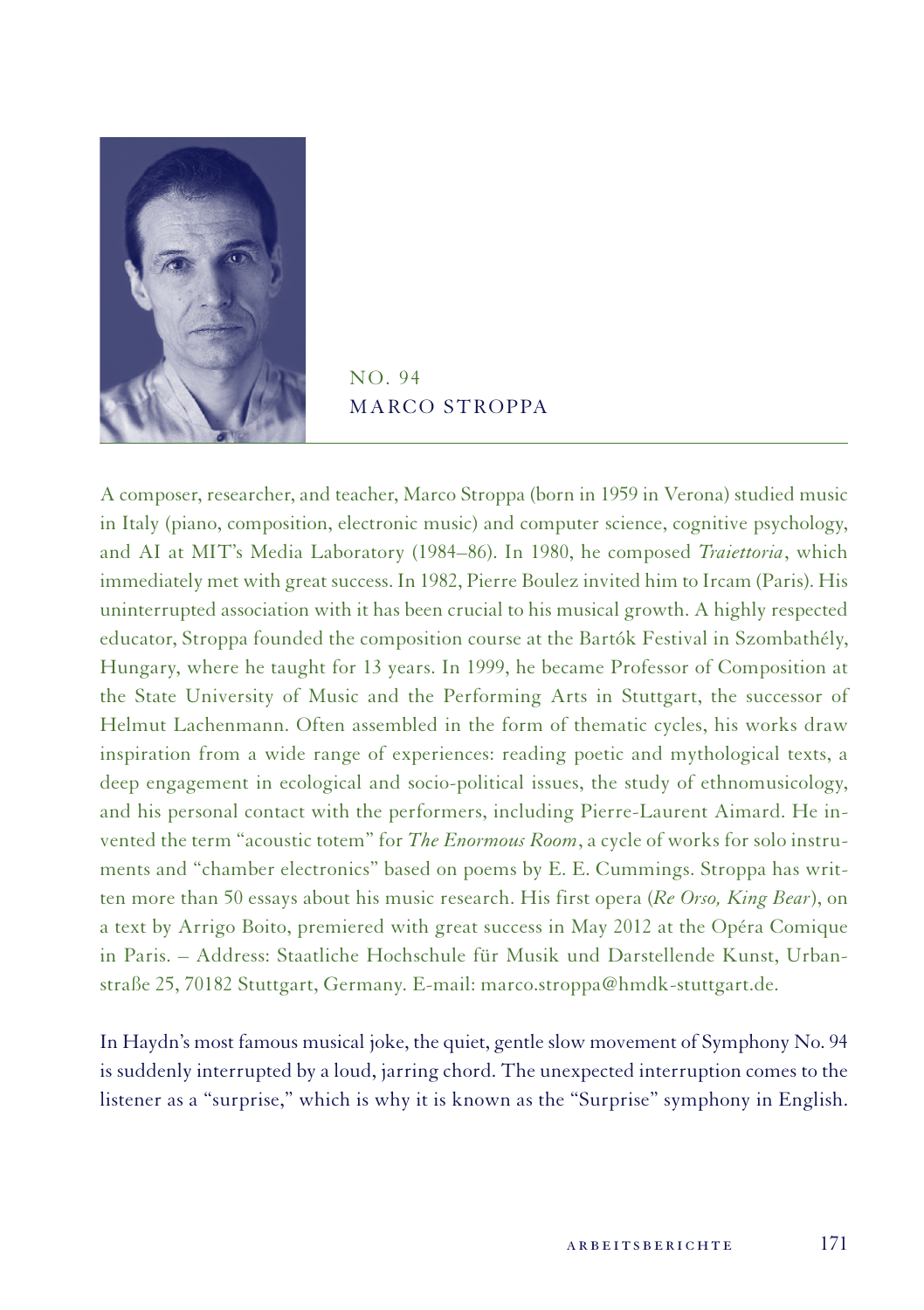In German, it is known as the symphony "mit dem Paukenschlag," or symphony with the kettledrum stroke. If I had to come up with a single word that captures the gist of my stay at Wiko, I would say "surprise" in a sense akin to Haydn's use of the term and in the same spirit with which the unexpectedly loud sound makes you smile.

My first "surprise," after a quiet Sunday in Berlin, was to discover that my stay at the *Remise*, that wonderfully isolated studio reserved for composers at Wiko, would be accompanied by a panoply of unexpected noises: the construction of two large multi-storey houses had just begun, one in front of the Weiße Villa, a few meters away from my studio, the other behind the Villa Jaffé.

From 7:30 in the morning until the early evening, six days a week, I was the powerless and unintentional target of construction noise: depending on the noises I heard, I could tell exactly what the workers were doing, even when I closed all the windows and doors or when I put my earplugs in. The small but heavy sand-crushing machine produced a humming sound between D and C#, just above the lowest note of the cello, reverberating through my body directly from the ground. The circular saw, with its unforgettable piercing glissandi, counterpointed the hand-held pneumatic hammer (middle G), sometimes interspersed with a passing ambulance and its characteristic fourth (A–D, A–D, A–D…), and each of the innumerable trucks charging and discharging equipment and material had its peculiar acoustic personality.

If these acoustic experiences were not enough, the street corner between Koenigsallee and Wallotstraße underwent important work for several months, with noises of digging, drilling, and pipe laying, not to mention the specialized vehicles that came and went.

Needless to say, I had to make adjustments to cope with these unusual and unpredictable circumstances.

Another, more edifying "surprise" was meeting the Fellows, attending their Tuesday Colloquia, engaging in the lively discussions at lunch, at dinner, or in the afternoons for which Wiko has become famous. Among other surprisingly captivating subjects, I learned that birds can be trained by watching TV, that there is only one vegetarian spider in the world, that bees might dream, and that a piece of jewellery can conceal layers of history and aesthetic complexity.

I particularly enjoyed talking with Johanna Mappes about how to teach creativity (a task that is just as important in composing as it is in the design of biological experiments), with Achille Varzi about the ontology of melting ice cubes, with Nicolas Dodier about sociology and music, with Giovanni Galizia about the neurology of bees, with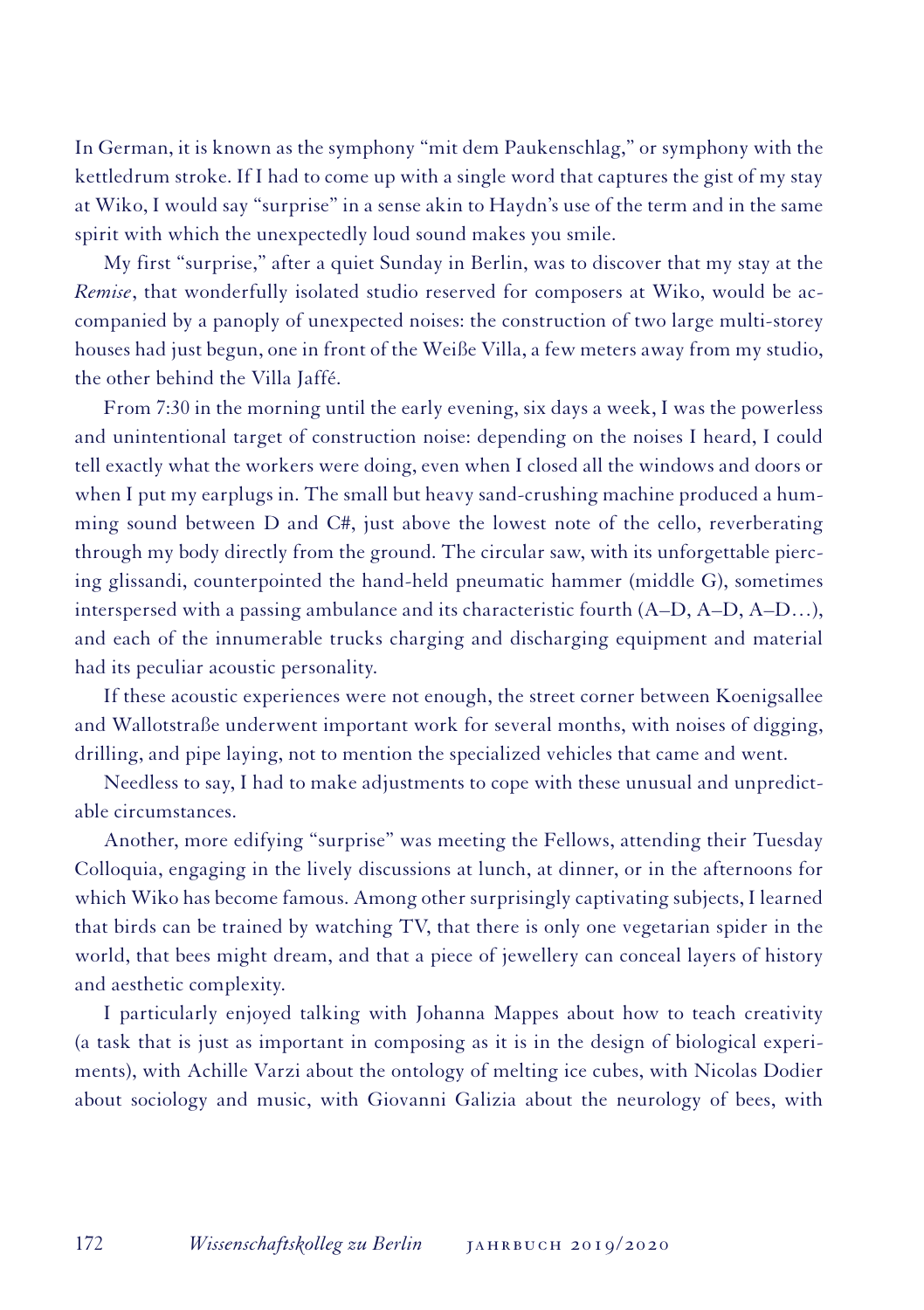Elena Esposito and David Stark about urgent sociological questions, and with the writer Georgi Gospodinov about his observations on the comparative significance of flies in German and Bulgarian restrooms!

I had the privilege to chair the seminar of Bryan Daniels, whose training in theoretical physics was parlayed into modelling behaviour in living systems, and that of Andreas Mayer, whose broad knowledge spans from musicology to Freud across the sociology of gestures and the subtleties of old black-and-white films inspired by psychoanalysis.

Particularly important for me were the interchanges with musicologist Benedict Taylor and his wife Pamela Recinella, a young stage director of several classical operas. Finally, I am extremely indebted to Efraín Kristal, an immense humanist and scholar, who chaired my seminar, and to his wife, Romy Sutherland, for so many inspiring discussions about music, theatre, film, and his specialty, comparative literature. Thanks to our interactions, I acquired a totally different and deeper understanding of Jorge Luis Borges; I discovered the sublime, musical poems of Rubén Darío and the work of the German philosopher Heiner Mühlmann, whose writings on maximal stress situations resonated with conversations we had about the corona crisis. I will also treasure the conversations we had about the plays we attended together at the Schaubühne.

In May, when Geoffroy Jourdain (the conductor of the choir "Les Cris de Paris," with whom I had already cooperated and whom I've greatly admired for many years), asked me to write a short "Corona piece" for an Internet performance with physical distancing (a compositional challenge I had never tackled in the past), it came very naturally to use a title inspired by Borges and to dedicate this piece to Efraín; in a couple of weeks, in spite of the surrounding environment, *A 8 voix/es qui bifurquent* came to fruition. The title (*With 8 forking voice[s]/paths*) plays with the pun "voix" (voice/voices) and "voie" (path), which have the same pronunciation in French. The piece was finally performed and video recorded on the stage of an empty theatre (https://youtu.be/VK38wmC1Nr8).

Among other unexpected side projects, I wrote a long essay on the concept of multiple musical forms, where I posit that a musical composition does not consist of "a" single form, but of multiple, interconnected forms. This essay was inspired by Antonio Damasio's work on neurology. Finally, for my *Dienstagskolloquium*, I began to develop the notion of music as "sensory thought" based on my reflections on the notion of "piano d'amore," which is related to my main Wiko project, the second book of *Miniature Estrose*, which I'm composing for the former Fellow and great pianist Pierre-Laurent Aimard.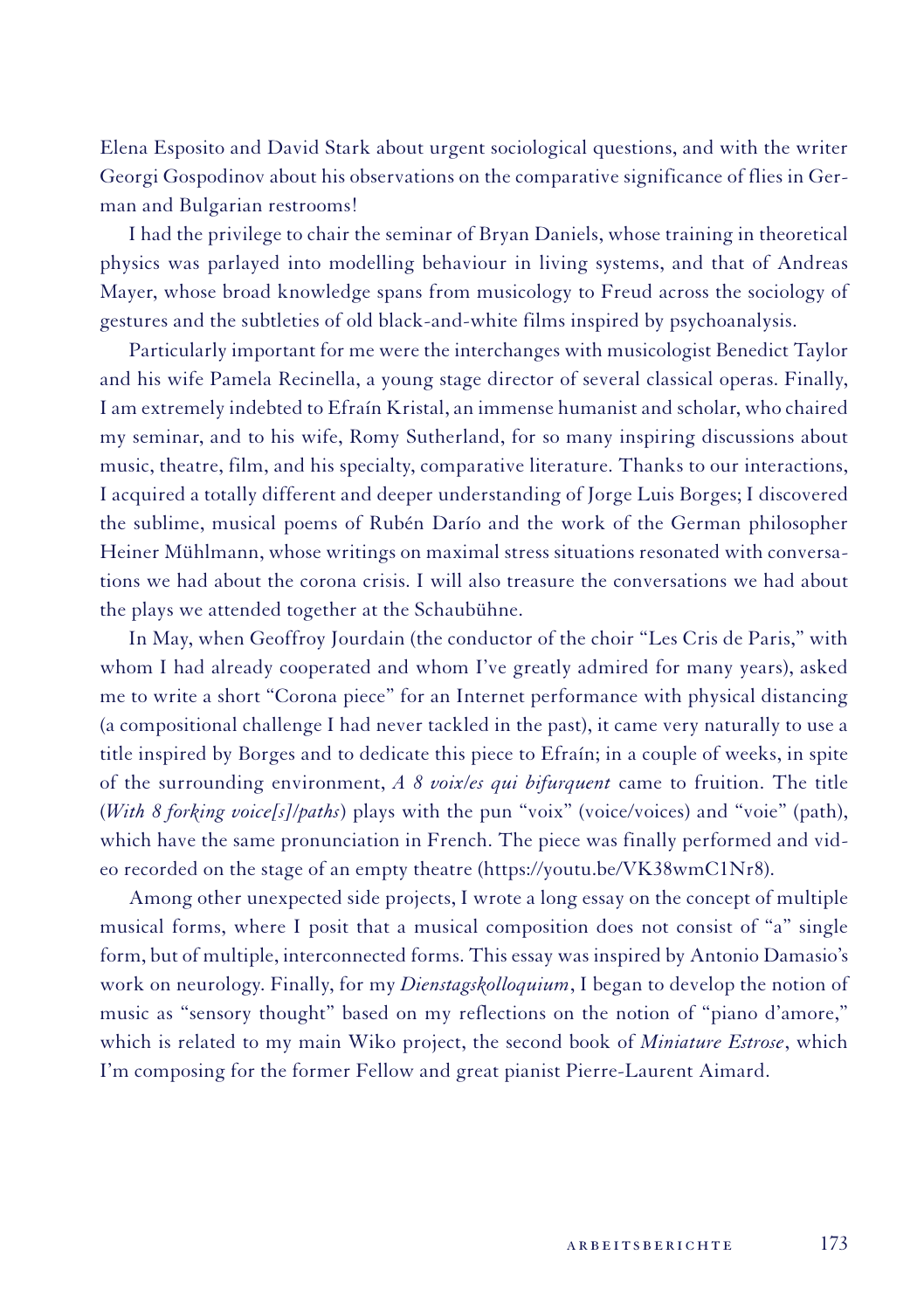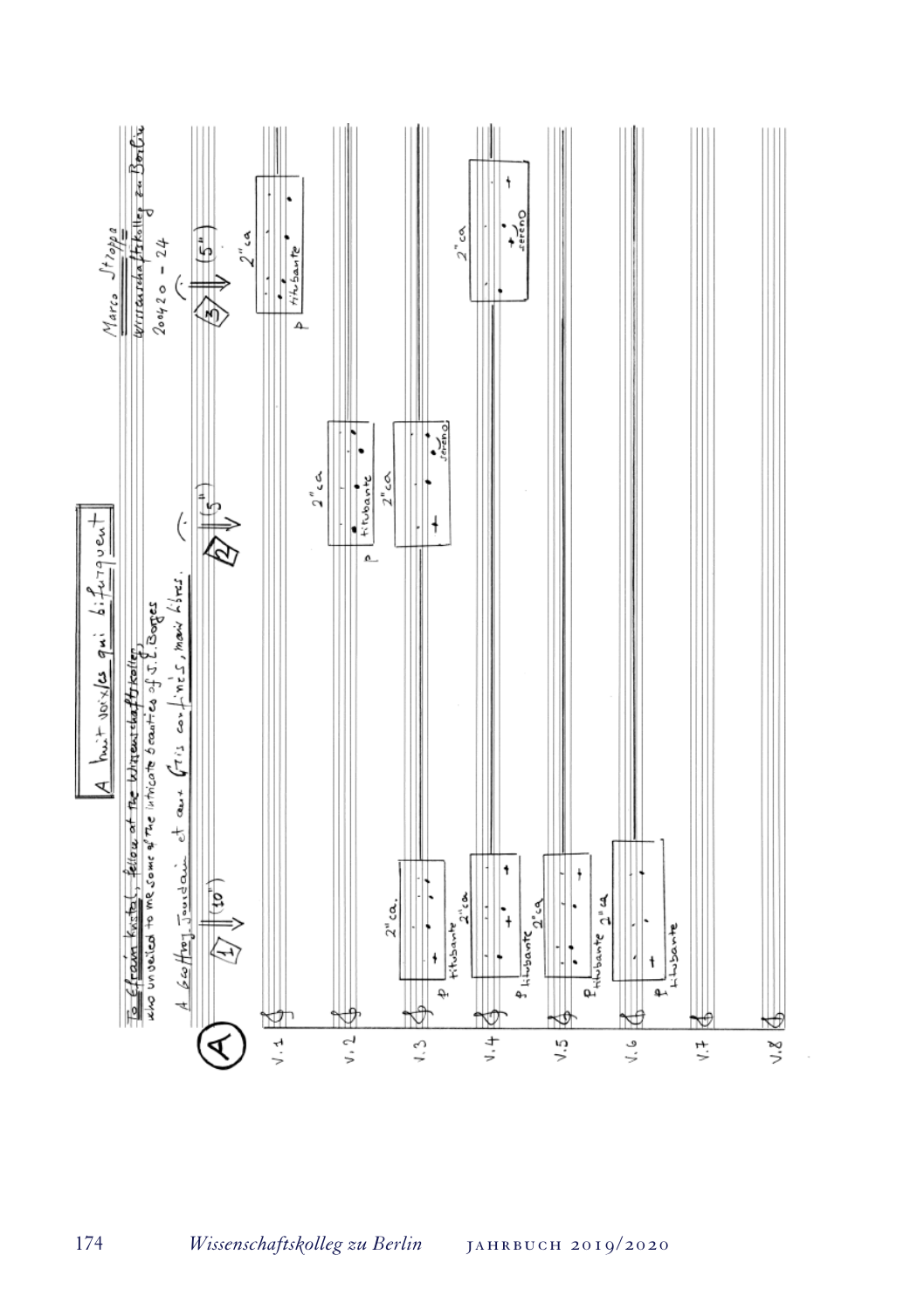Last, but not least, during the first two months I set up a system to digitize my stored memory (a very Borgesian theme!), all my old analogue cassettes and DATs archives, before these technologies are forever lost (how many people under 40 have worked with DATs cassettes?). Thanks to an old but sturdy and still functioning DAT machine borrowed from our Studio for Electronic Music<sup>1</sup> at the State University of Music and the Performing Arts in Stuttgart and to the excellent remarkable technicians at Wiko, we were able to transfer some 500 hours of recordings, samples, tryouts, materials, and experiments onto a hard disk, thereby rescuing them from inevitable oblivion and securing them for at least as long as I'll be alive!

Shortly before Christmas, an ominous rumour started to circulate among us about a possible disturbance of our life at Wiko by an unknown virus. The virus finally came. Some of the Fellows left as quickly as they could, lest they could no longer fly back to their country; meetings turned to faces in rectangles on our computer screens; and my scheduled *Gesprächskonzert*, the planned performance with guest artists, and other presentations of my music I had informally planned for the interested Fellows had to be cancelled.

Our life as an intellectual community took on a darker colour, one that none of us had anticipated on arrival. Although some of us committed Fellows tried to do what we could to keep some modicum of cultural life going during the crisis, and notwithstanding Zoom and other technologies, the cultural benefits of being a resident of Berlin came to an end for all practical purposes.

Unfortunately, my work, already affected by the environmental noises, suffered from this instable, unpredictable situation.

From an outside perspective, one might think that I had entered an ideal moment: without concerts, courses, teaching, travelling, and social interaction, one can at last spend all one's time composing! But the crisis we went through was not only a health crisis with very serious consequences for the people and the economy. It was also an environmental crisis, predictable and foreseen by many scientific reports published in recent decades. These warnings were ignored by a political class that proved incapable of imagining a model of life outside of a neoliberal economic system, a lethal financial ideology, and an

<sup>1</sup> For further information, see https://www.hmdk-stuttgart.de/studios-und-ensembles/studios/studio-fuerelektronische-musik-stem/.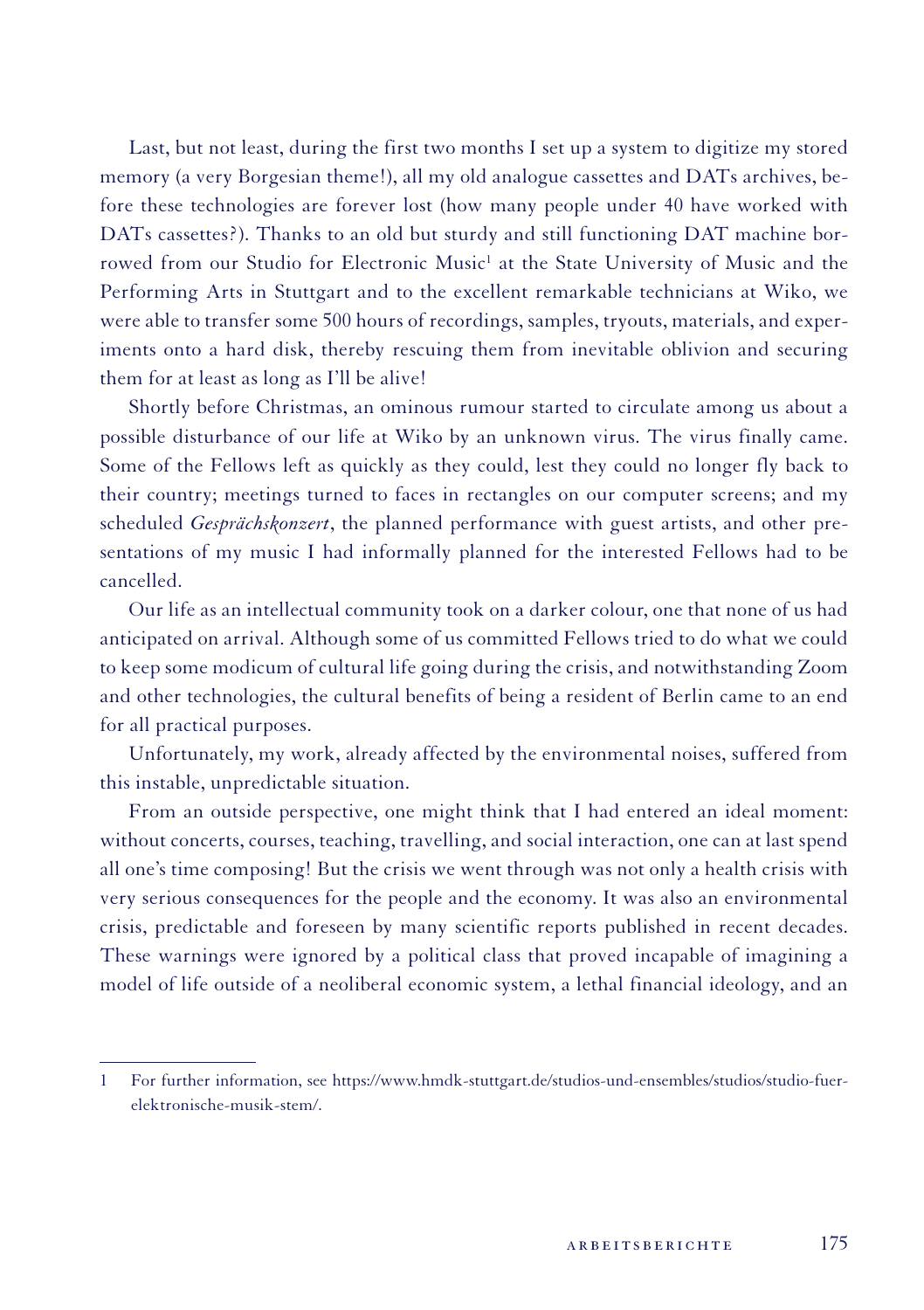